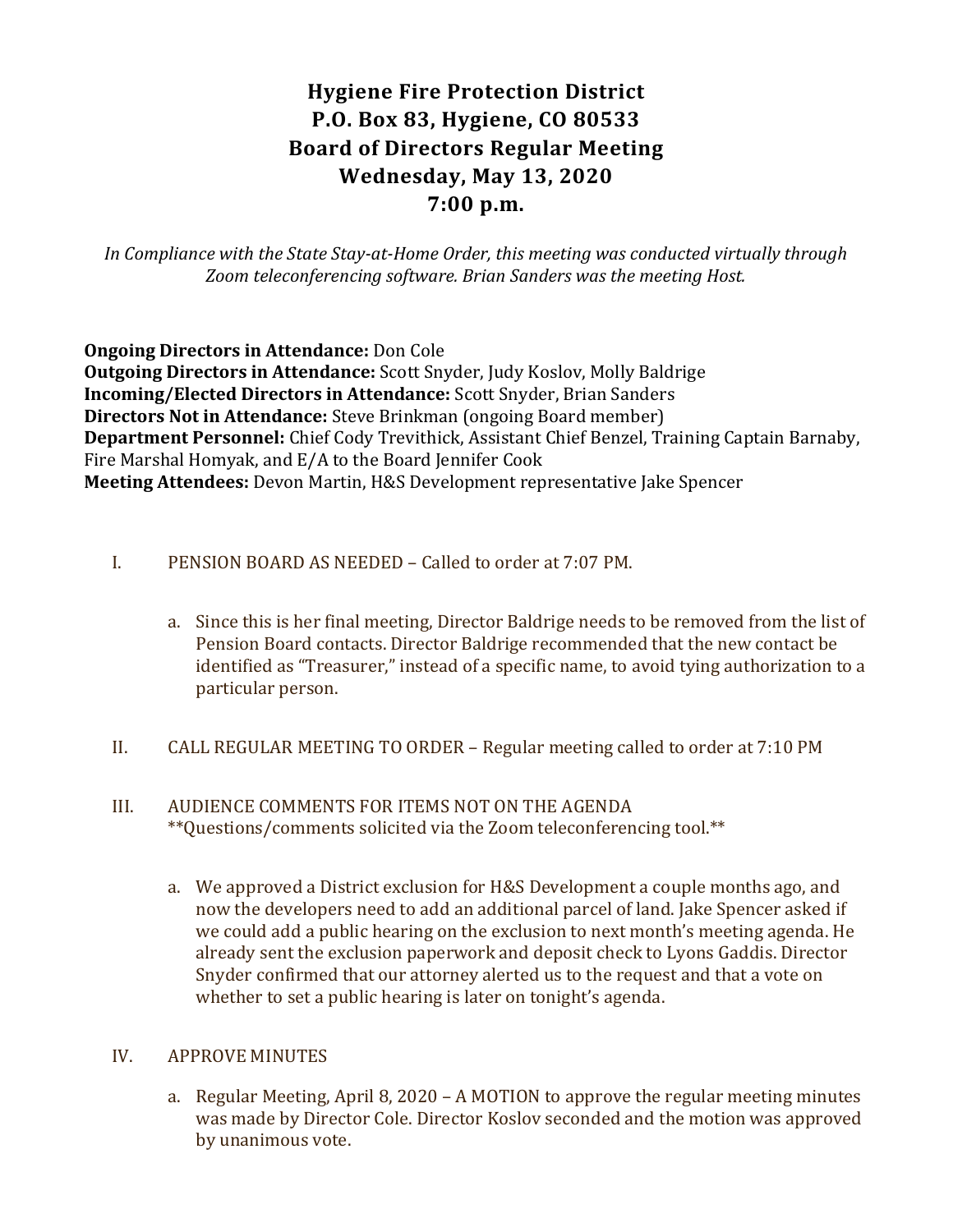- b. Special Meeting, April 18, 2020 A MOTION to approve the special meeting minutes was made by Director Cole. Director Koslov Director Koslov seconded and the motion was approved. Director Baldrige was not at this meeting so elected to abstain.
- V. Thank Departing Board Members for Their Service Directors Koslov and Baldrige were recognized for the indispensable service they provided to the HFPD during their respective terms. The amount of time and work they contributed has been extremely valuable and is greatly appreciated.
- VI. Fill Vacancy and Administer Oath of Office for Appointed Board Members Director Koslov administered Oaths of Office to the two newly elected members, Scott Snyder and Brian Sanders.
	- a. Director Cole nominated meeting attendee Devon Martin to fill the remaining spot as a Board Appointee. Director Sanders seconded, and Devon Martin was unanimously approved serve as a Board Appointee. Director Koslov administered the Oath of Office to her.
		- i. Devon will sign her Oath of Office and send to Director Koslov.
- VII. Nominate and Elect Officers
	- i. Chair Director Cole nominated Director Snyder to continue serving as Board Chair. Director Sanders seconded. No one opposed and there were no other nominations. Director Snyder was unanimously approved to serve as Board Chair.
	- ii. Treasurer Director Snyder nominated Director Sanders to replace Director Baldrige as Treasurer. Director Martin seconded. No one opposed and there were no other nominations. Director Sanders was unanimously approved to serve as Treasurer.
		- 1. Director Baldrige recommends that the person who take over as Treasurer have some accounting or bookkeeping experience. If no one is available with this type of experience, she suggests using contingency funds to hire a CPA to look over the financials prior to each monthly Board Meeting. If we end up needing to go with that option, the Board will interview a few CPAs before making a decision.
		- 2. Director Sanders has minimal experience with accounting but is comfortable with producing and editing spreadsheets. He accepted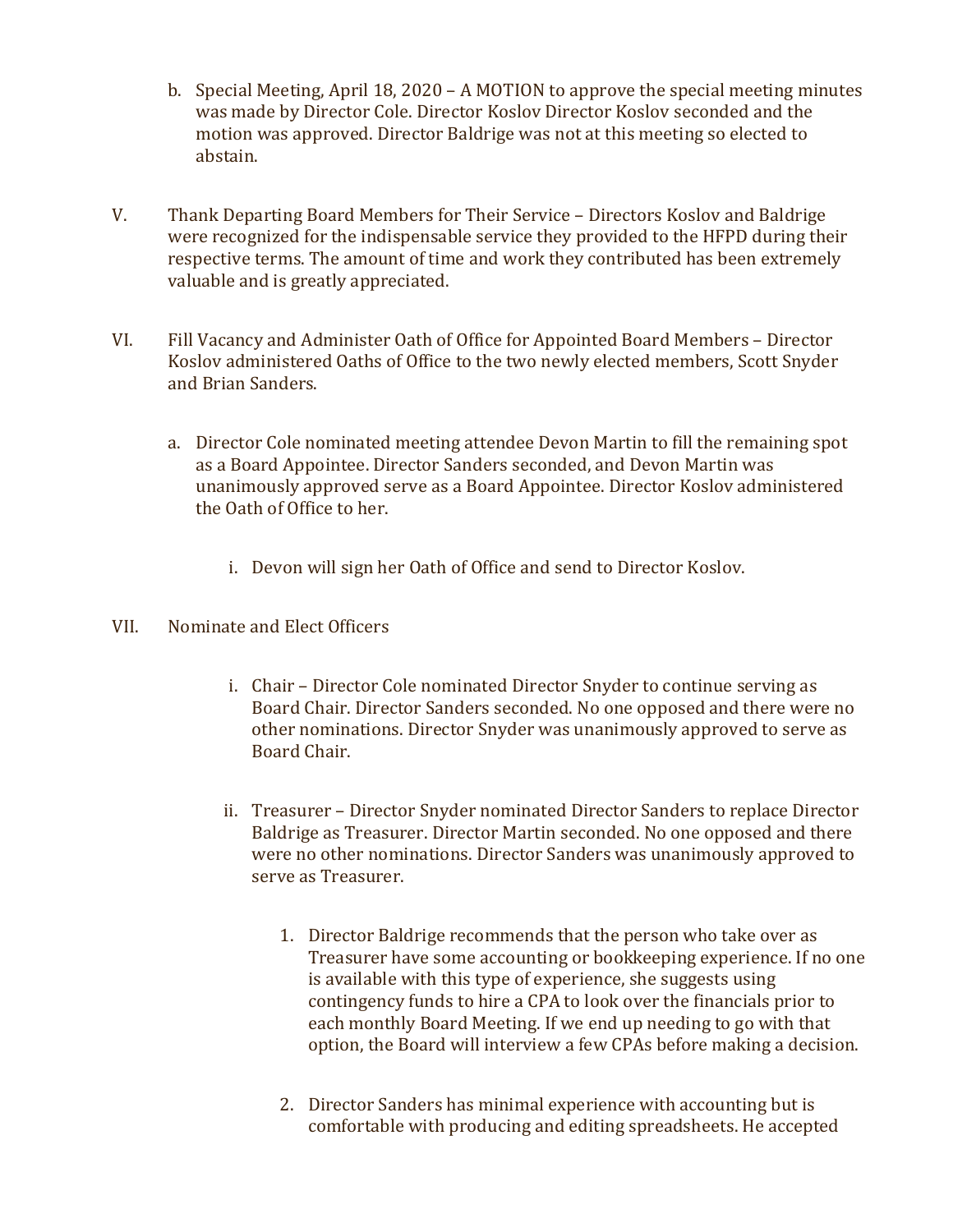the role on the condition that Director Baldrige will provide support and guidance until he is comfortable doing the job on his own. A CPA will be hired to oversee the monthly financials until it is determined that these services are no longer necessary.

- iii. Secretary Director Cole nominated Director Brinkman to replace Director Koslov as Secretary. Director Sanders seconded. No one opposed and there were no other nominations. Director Brinkman was unanimously approved to serve as Secretary.
	- 1. Director Koslov will work with Director Brinkman to ensure a successful transition of Secretarial duties.
- iv. 501(c)3 A member of the Regular Board must be elected to replace Director Baldrige on the Board of the HFPD Nonprofit.
	- 1. Director Cole nominated Director Martin to serve on the Board of the 501(c)3. Director Sanders seconded. No one opposed and there were no other nominations. Director Martin was unanimously approved to serve on the HFPD Nonprofit Board.
- b. As one of her last official duties as Secretary, Director Koslov will file the Oaths of Office with the State for all three new Board members.
- c. Director Koslov noted that a lot of the duties that have fallen to her (ex: elections) are not typically the responsibility of the Secretary. The same is true for Director Baldrige, since archiving work is not part of the role of Treasurer. As the new Board Members take on these positions, there may need to be some realigning of responsibilities, depending on what each new member is willing to do, above and beyond the traditional obligations of their respective titles.
- d. There is no need to secure new Director Bonds; the existing bonds will transfer over to the new members because they are associated with a board title, not a particular board member.
- e. Directors Koslov and Baldrige will have access to the archives on Google Drive until all of their HFPD-related documents have been uploaded.

## VIII. REPORTS

a. Treasurer's Report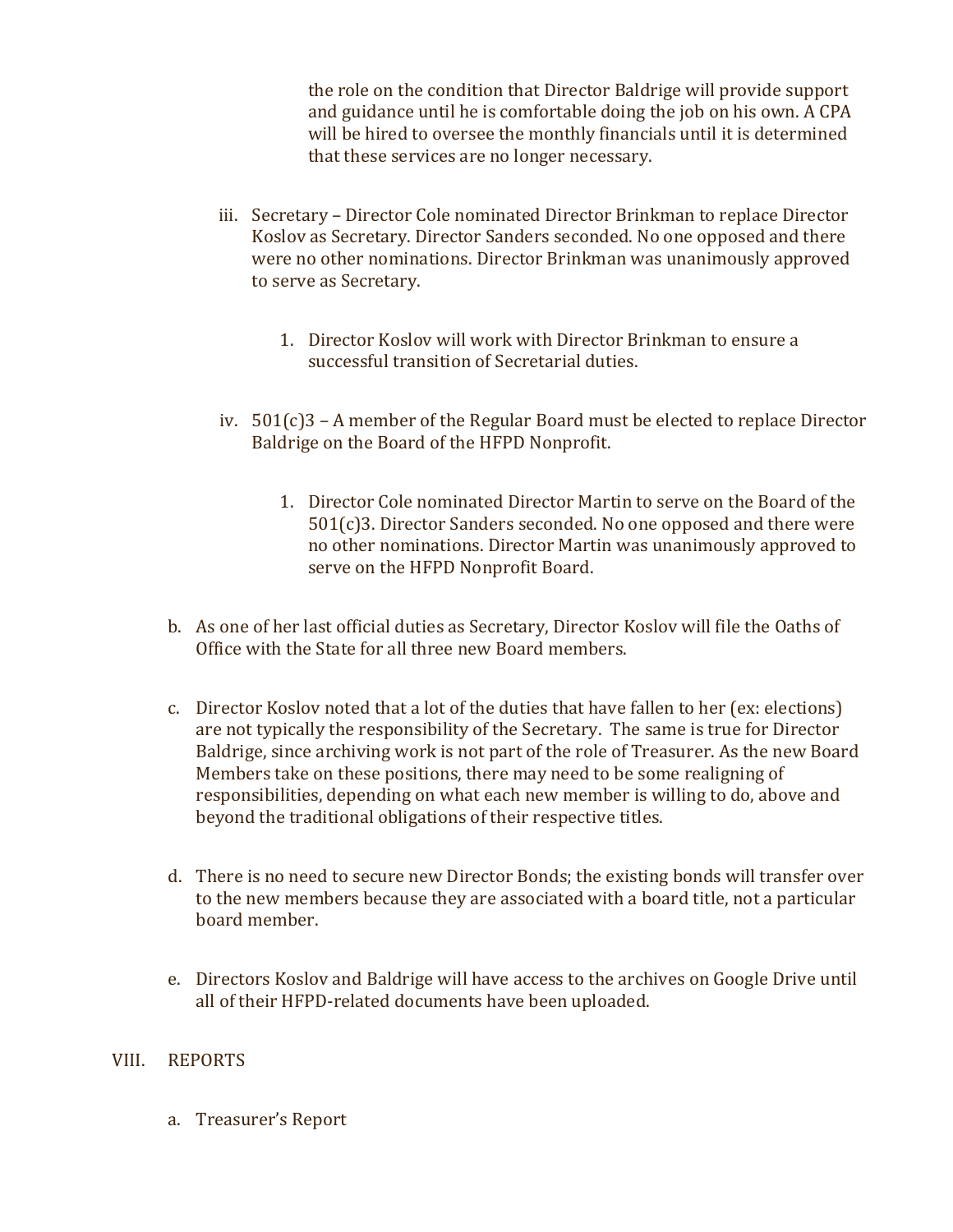- i. First Quarter Approval Director Baldrige reviewed the balance sheet and budget to actual reports, with some additional explanation and background for the new Board members.
- ii. April Financials The balance sheet and budget-to-actual reports were reviewed. Accounts above 33% (1/3rd of a year) were noted. Some expense accounts are high for this point in the year, but most are the result of frontloaded expenses that will equalize as the year progresses. Overall, total expenses to date are below 33%.
	- 1. The first payment on the new truck, totaling \$120k, was made in April. The remaining amount of \$517k will be paid before the end of the year.
	- 2. Approximately \$1,600 in miscellaneous income came to light when the two accounts at Independent Bank were closed and moved to Bank of the West. Director Baldrige explained this as the result of unreconciled checks that had not cleared and/or checks that were entered into the wrong account over the last  $\sim$  7 years. We thought these checks had cleared; because they had not, we garnered additional income in the absence of \$1,600 worth of expenses.
- iii. Audit Status The audit is still in process. It will be finished before the June Board Meeting and Director Baldrige will post the completed document to Google Drive.
	- 1. HFPD Board bylaws call for audits to be done approximately every five years, as well as every time a Treasurer leaves the Board.
- iv. Banking Consolidation Status The consolidation process is complete. All bank accounts have now been merged down to just two accounts at Bank of the West.
- v. Investment Status The paperwork has been sent into CSafe and Director Baldrige will try to finalize the transfer of money this week. There are two possible accounts in which we can invest, one low yield and one with a slightly higher yield. Director Baldrige recommends that we create two funds within the Colorado Core account, which is the one with the slightly higher yield. This account is slightly less liquid because it is invested in short- to medium-term instruments, so we will need to commit our funds to a similar term. It allows only three transfers a month and we would have to put a minimum of 100k into that account to start. We don't have to maintain 100k in our fund to stay invested in the Colorado Core account, it's just the required initial threshold. The second fund would be would be a separate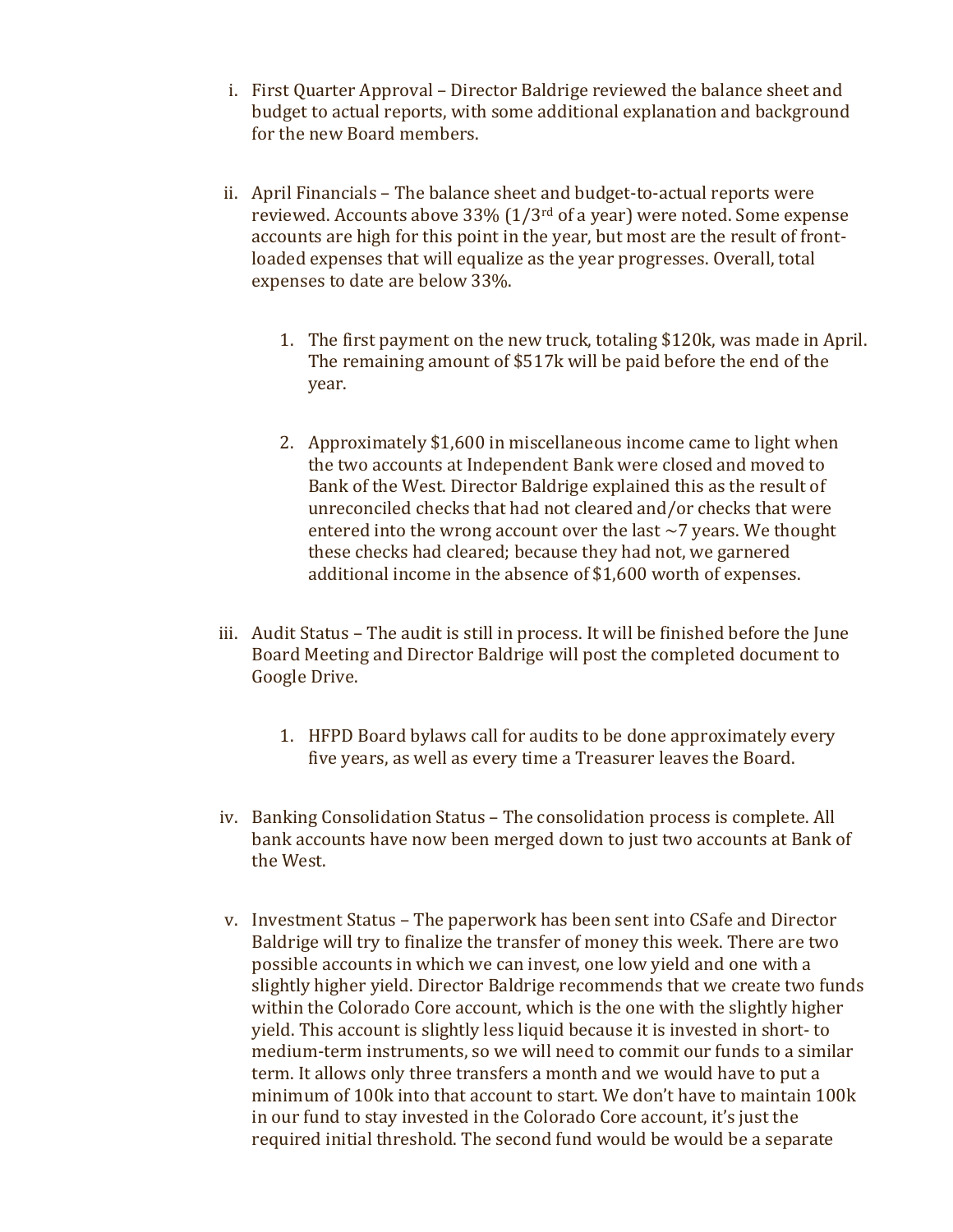50k investment, for the purpose of vehicle replacement. Transfers between CSafe and Bank of the West are easy to do, so the Board can alter these investment amounts as they see fit. Director Baldrige will work with Director Sanders over the next month to get him set up on all accounts and ensure access.

- 1. Since Director Baldrige is no longer the Treasurer, she is no officially authorized to manage or access any HFPD accounts. She suggested that the Board authorize her to operate in her previous capacity in order to transition the responsibilities over to Director Sanders. The Board acknowledged the conflict and agreed that she will need to maintain Treasurer authority for the purpose of transferring her duties over the course of approximately 30 days, or until the transition is complete.
- vi. Workers Comp Insurance ADP doesn't have any options for worker comp insurance that would work for our setup and research into other companies produced similar results. Unless a new alternative1 presents itself, we will need to budget workers comp insurance at the new, higher rate for the foreseeable future.
- b. Secretary's report
	- i. Upcoming deadlines Update DOLA, District Court, and SDA filings with the names of the new Board Members.
	- ii. Run Data Director Koslov reviewed the data she assembled for calls between April 1-May 1 with the Board.
		- Primary Action (what the FD does) vs. Complaint Type (the reason for the call): There were 19 incidents in April; the majority (10) of them were BLS calls, 4 were for traffic accidents and 3 for an ill person.
		- COVID-19 a factor in the incident?
			- $-$  No 10
			- Unknown 6
			- Yes 3
		- Date, Hour, Zone, and # of Apparatus: Data did not allow for a unique conclusion with regard to date or hour frequency. The zone with slightly more incidents was the Northeast quadrant, while the Southeast quadrant, city limits, and mutual aid had zero incidents. The number of apparatus that showed up most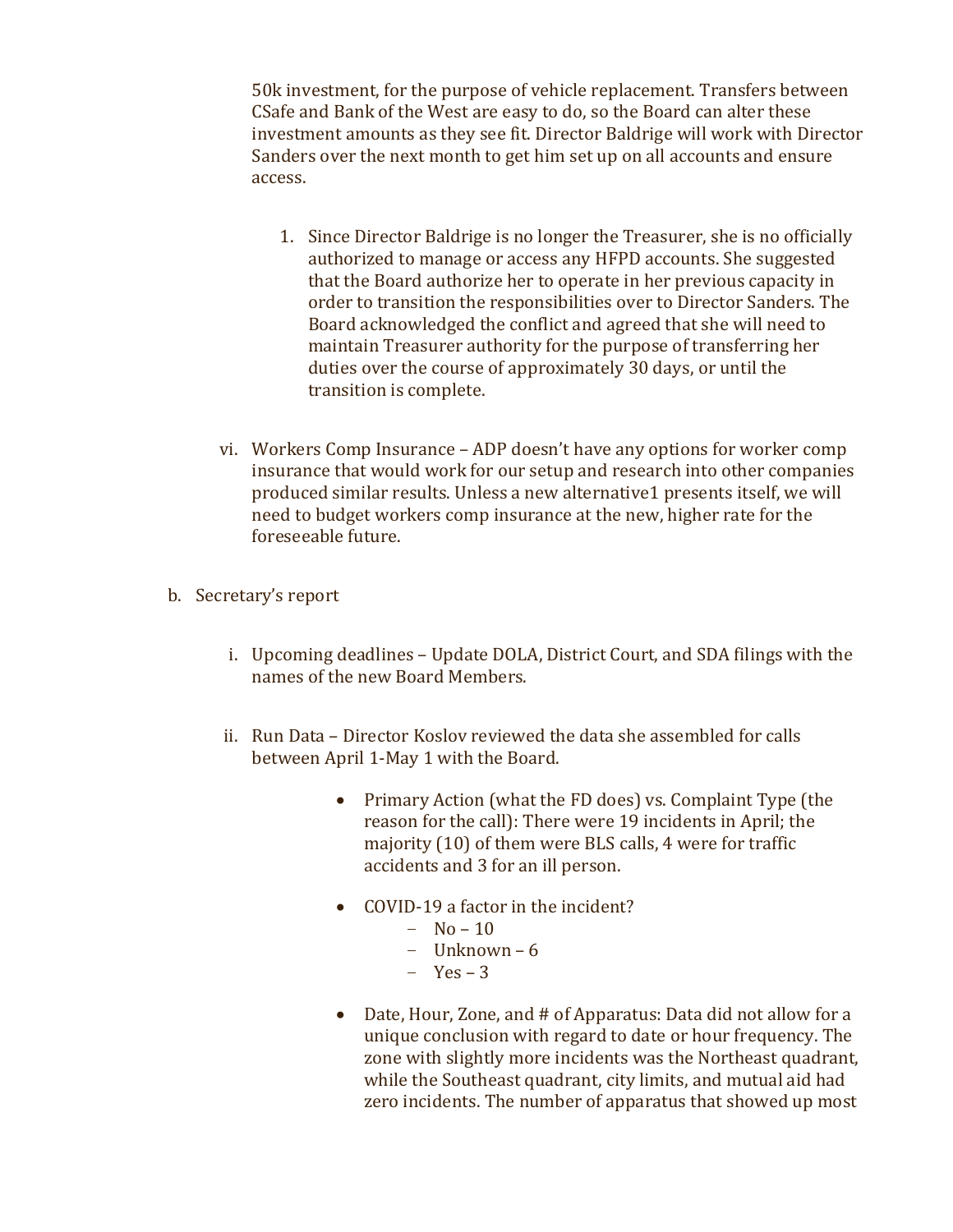frequently on a call was tied between 2 and 3, each occurring on 6 separate occasions.

- Mutual Aid/Auto Aid: Out of the 19 incidents in April, AMR responded to 11 (58%), Boulder County Sheriff responded to 5 (26%), and Colorado State Patrol 3 (16%).
- Personnel: The number of responders on calls ranged from 4 to 14.
	- i. Shift workers: At least one shift worker was on each call and highest number of shift workers on a call was five. The most frequent number of shift workers on a call was three, occurring six times.
	- ii. Volunteers: There were zero volunteers on one call and the highest number of volunteers on a call was 10. The most frequent number of volunteers on a call was three, occurring five times.
- 2. If the Board would like her to, Director Koslov is willing to continue doing Run Data reports. Assistant Chief Benzel expressed opposition to allowing a non-Board Member to have access to IamResponding which, in addition to statistical data, contains confidential incident reports. Chief Trevithick agreed that it could be a HIPAA violation. Training Captain Barnaby suggested that this is operational data and these numbers should therefore be coming from the Department/the Chief. Some Board Members pointed out that Director Koslov is the only one who has been able to collect and present the information in the way that the Board likes. Beyond their informational value, the data she has provided can be used for marketing to the public, as justification for possible mill levy increases, etc.
	- As an ongoing Board Member, Director Cole volunteered to take over this task for Director Koslov. She will work with him to explain how she extracts and analyzes the information so that the process can be maintained by an "in-house" member.
- c. Chief's Report
	- i. Fuel Tanks We've received two bid prices to wire the tanks to a timer switch, one for \$11,000 and the second for  $\sim$  \$8,400. This seems very high so Chief Trevithick is going to seek more bids. Jen offered to put him in touch with an electrician, who is also an Officer with the Allenspark Fire Department, to see if he can do it for cheaper.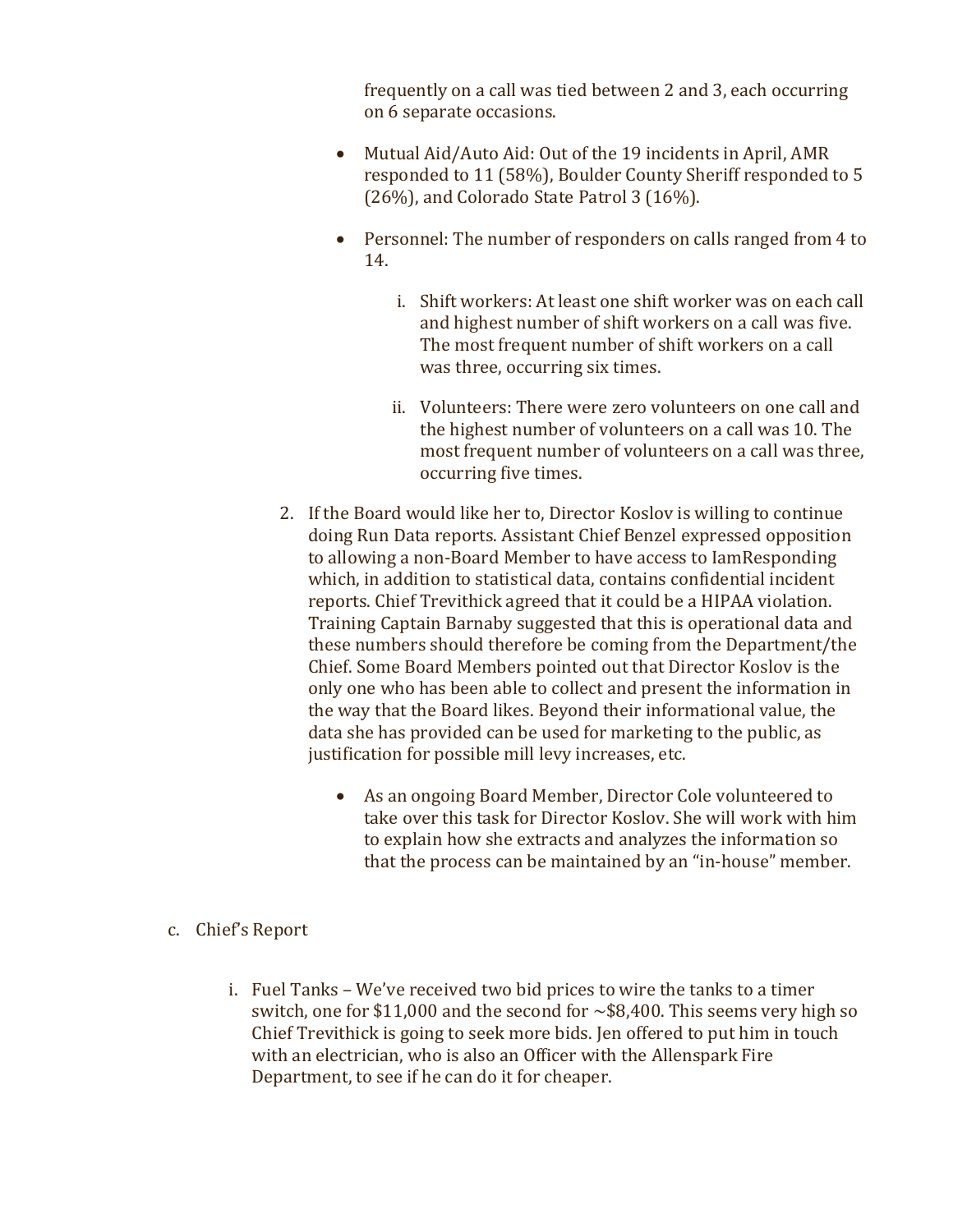- 1. The fuel tanks currently have fuel in them and are being used by the Department. We haven't had to refuel at Valero in over a month. In addition to being more convenient, on-site fuel tanks also translate into improved call response times because we no longer need to take the apparatus far outside of the District to refuel.
- 2. It isn't taking very long to run through 500 gallons of fuel, so there's a good chance that we'll need to add a third fuel tank once all the preparation is complete. Chief Trevithick planned for that possibility when they installed the bollards so there is already adequate space to install a third tank.
- ii. Training Ground Lease Chief Trevithick sent the Board a first draft of the lease to use Roberta Sadar's property for temporary training grounds. Director Baldrige is concerned that it is too generic. Director Martin offered to review it and make edits that she thinks could help make it more detailed and specific to the arrangement. Chief Trevithick will send her a copy of the lease in its current form.
- iii. Shift Coverage Great numbers in April. There were typically 3-4 staff per shift and zero days without any coverage.
- iv. Other Issues & Opportunities
	- 1. Chief Trevithick and Assistant Chief Benzel are planning to meet in the next week or so to discuss who is going to run the medical side of the HFPD and will be interviewing potential candidates.
	- 2. Assistant Chief Benzel and Training Captain Barnaby are doing a great job with training and getting people certified. It has been a challenge to maintain enthusiasm with the limited training facilities and they have made the best of the situation. They've also had to come up with a lot of creative alternative training methods during the COVID-19 stay-at-home period.
	- 3. Chief Trevithick asked the Board to start actively thinking about the next big steps for the HFPD. He has a list of ideas, including completely tearing down and rebuilding the fire station, but acknowledges that such an undertaking forces a lot of big changes and financial decisions. Renting the house next door serves its current purpose, but it is not a permanent solution, and the money could be put towards better, long-term alternatives. To that end, he intends to resume wildland deployments, once COVID-19 restrictions have been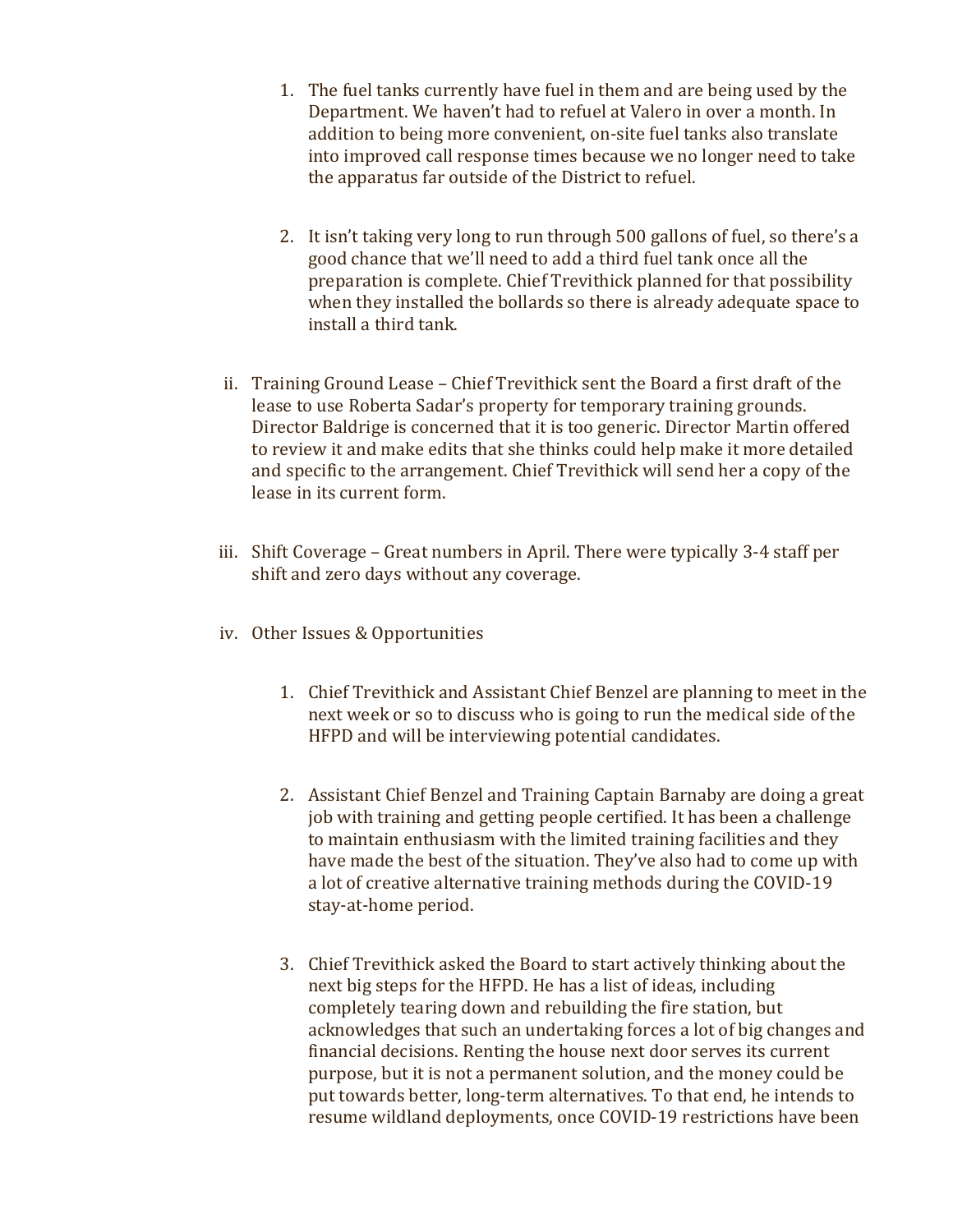lifted, as a means to generate additional income to help fund largescale projects.

IX. OLD BUSINESS - NONE

## X. NEW BUSINESS

- a. Director Baldrige received an email from Arnold Turner, a local realtor who paid to have the Post Office built on the HFPD-owned land abutting the Fire Station. Turner leases the land from the FD for \$625/month, and rents it to the Post Office at a much higher rate. The lease has been in place for  $\sim$  20 years and is up for renewal in June. We may want to consider ending the lease with Turner and contract directly with the Post Office, which would generate more income for the HFPD.
	- i. Director Martin works in real estate and will look into what the commercial lease value is, as well as the potential resale property value. She will report her findings at the June Board meeting.
	- ii. All files related to the lease are on Google Drive under "Post Office." Director Sanders will get Director Martin access to Google Drive so that she can familiarize herself with these and other historical HFPD documents.
- b. Property Exclusion Request H&S Development sent an additional property exclusion request to our attorney, who advised scheduling a public hearing. If the Board members agree, it needs to be added to next month's meeting agenda. A MOTION to schedule a public hearing for the exclusion of the additional 5-acre parcel of land was made by Director Sanders. Director Martin seconded, and the motion was approved by unanimous vote by the attending members.
- c. New Board Member query Director Sanders asked Assistant Chief Benzel and Training Captain Barnaby what they think the new Board Members could do to become helpful to the Department in the shortest period of time. Training Captain Barnaby recommended keeping an open mind and learning how the two divisions work together. He offered to meet with Director Martin and Director Sanders anytime, to give instruction on the apparatus, organization, training, and anything else that might give them a better understanding and situational awareness.

#### XI. AGENDA NEXT MONTH

a. Work Session? - Director Snyder proposed a meeting with all Board members – especially the new ones – and our attorney for a refresher on policy and procedures. Meeting will take place in the evening on May 28<sup>th</sup>.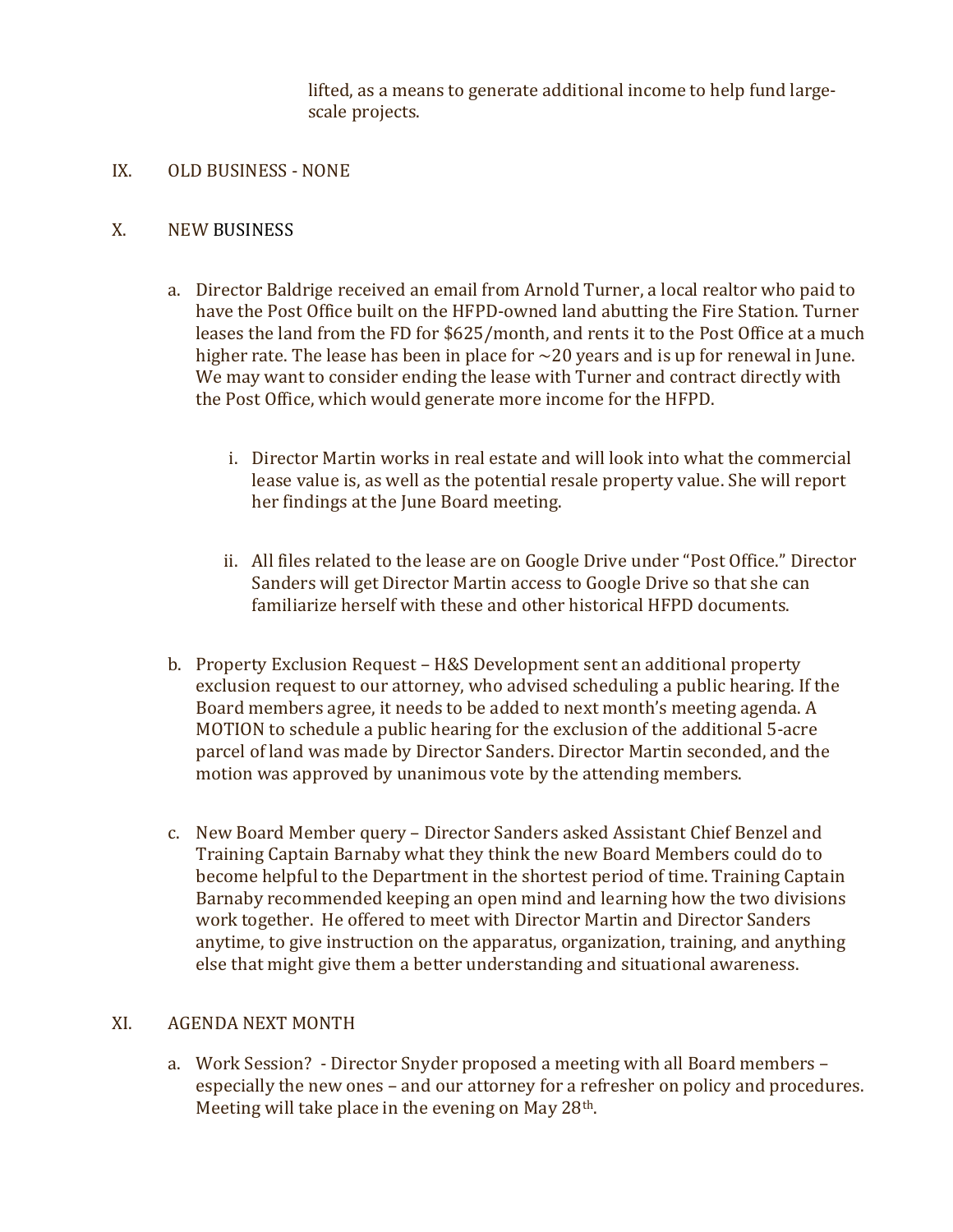- b. Regular Meeting No discussion
- XII. ADJOURNMENT A MOTION to adjourn the meeting was made by Director Cole at 9:23 PM. Director Sanders seconded and the motion was approved by unanimous vote.

Motion/Resolution Summary:

- MOTION to approve the regular meeting minutes
- MOTION to approve the special meeting minutes
- MOTION to schedule a public hearing for the exclusion of the additional 5-acre parcel of land
- MOTION to adjourn the meeting

### ACTION ITEMS:

#### Chief Trevithick

- Send Director Martin a copy of the training ground lease in its current form

Assistant Chief Benzel - NONE

All Board Members - NONE

Director Snyder - NONE

Director Brinkman - NONE

Director Cole – NONE

### Director Martin

- Sign Oath of Office and send to Director Koslov
- Review the training ground lease and make edits that could help make it more detailed and specific to the arrangement
- Look into what the commercial lease value of the Post Office land, as well as the potential resale property value. Report findings at the June Board meeting

#### Director Sanders

- Give Director Martin access to Google Drive